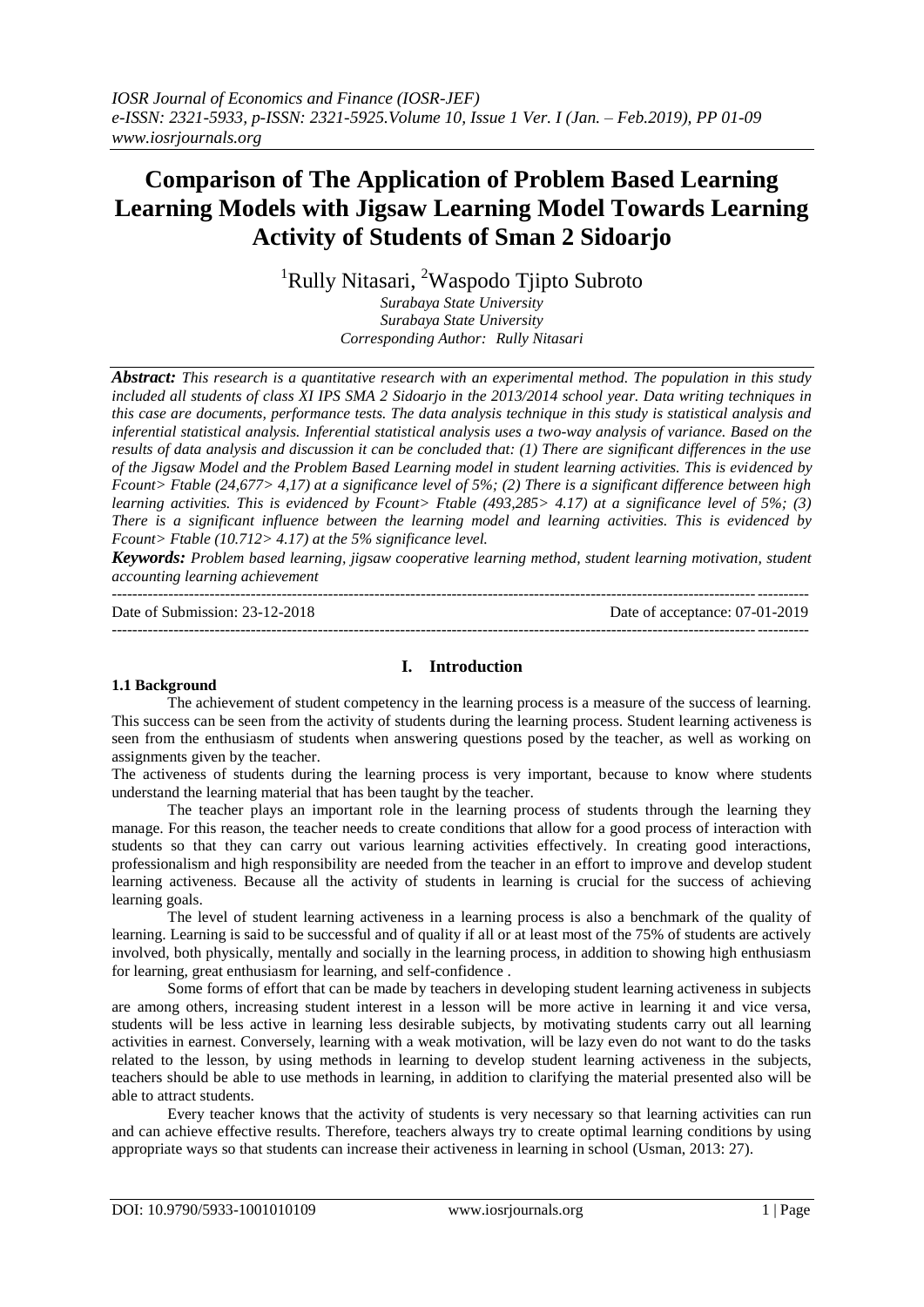Based on the results of observations made by researchers at Probolinggo State High School 3 there are six classes, including class X IPS-I to X IPS-III which are majors and class X IPS-IV to IPS-VI are specialization classes.

| Class            | Score    | Average Activeness of Student<br>Learning Activity Criteria |
|------------------|----------|-------------------------------------------------------------|
| IPS <sub>1</sub> | 3.0      | High                                                        |
| IPS <sub>2</sub> |          | Low                                                         |
| IPS <sub>3</sub> | <u>.</u> | Medium                                                      |

**Table 1.1** Learning Activity of Students in Class X IPS in SMA Negeri 2 Sidoarjo

Source: Data from initial observations in class X IPS on Economics subjects. Financial Institution Basic Competencies.

It is known that in table 1.1 there is one class that has a low student learning activity category, namely class X IPS2. A student can be said to be active and meet the assessment criteria if he reaches a score of 3.0 - 4.0 and can be said in the high category. In class X IPS2 there are most students just sitting behind the desk of learning and listening to the explanation from the teacher, students do not do activities that encourage to actively participate in the learning process, student activities during learning are just silent and listening without anyone asking questions, there are still some students did not focus on attending the study even though their physical looks were silent paying attention to the explanation from the teacher. This can be seen when the teacher gives several questions to some of his students, they seem confused to answer. There are also students who joke themselves with friends without listening to the teacher's explanation.

During the learning process in the classroom, the teacher delivers the material only through the lecture method without applying learning methods that make students active in each activity. This lecture method is used from the beginning to the end of teaching and learning activities so that when the learning process takes place it seems monotonous, which causes students to not be quick to respond to the assignments given by the teacher. The impact that arises from these conditions is that using the lecture method causes students to be passive in learning because of the lack of interest in teaching a teacher. Based on this, the efforts of teachers in developing student learning activeness are very important, because student learning activeness becomes a determinant for the success of learning that is carried out.

Regarding the problems that occur in class X IPS2 at SMAN 2 Sidoarjo on economic subjects, solutions need to be found so that students become more active in learning. Through the improvement of the learning model that must be applied as long as the teaching and learning activities need to be done so that the achievement of optimal learning activities and make students active in each process. The success of the learning process is inseparable from the ability of a teacher to improve learning models that are oriented towards increasing student involvement directly in the lesson.

The use of learning models has the purpose of creating learning conditions that convince students to be able to learn actively and pleasantly so that students do not tend to be passive while in class.

A teacher must have adequate knowledge related to concepts and ways to improve learning that is appropriate to be applied in the classroom. Effective and appropriate learning methods are related to the teacher's level of understanding of student development and conditions.

One learning model that is able to improve student learning activeness is the Problem Based Learning and Jigsaw Model learning model which is used as an alternative to overcome the problems faced in economic learning in class X IPS2 at SMAN 3 Probolinggo.

Based on the description of the background above, the researcher conducted a study entitled

"DIFFERENCES INFLUENCE OF THE USE OF THE PROBLEM BASED LEARNING LEARNING MODEL AND JIGSAW LEARNING MODEL ON THE STUDY OF LEARNING OF CLASS X IPS2 STUDENTS IN THE ECONOMIC LESSON OF FINANCIAL INSTITUTION IN SIDOARJO 2 STATE HIGH SCHOOL".

## **1.2 Problem Formulation**

Based on the background above, the formulation of the problem in this study is as follows:

1. Is Comparison of the Application of Problem Based Learning and Jigsaw Learning Models simultaneously influencing the Learning Activity of Students of SMAN 2 Sidoarjo?

## **1.3 Purpose**

a. To find out the purpose of this study is based on the background and formulation of the problem above, namely, knowing the differences in the Problem Based Learning learning model and the Jigsaw learning model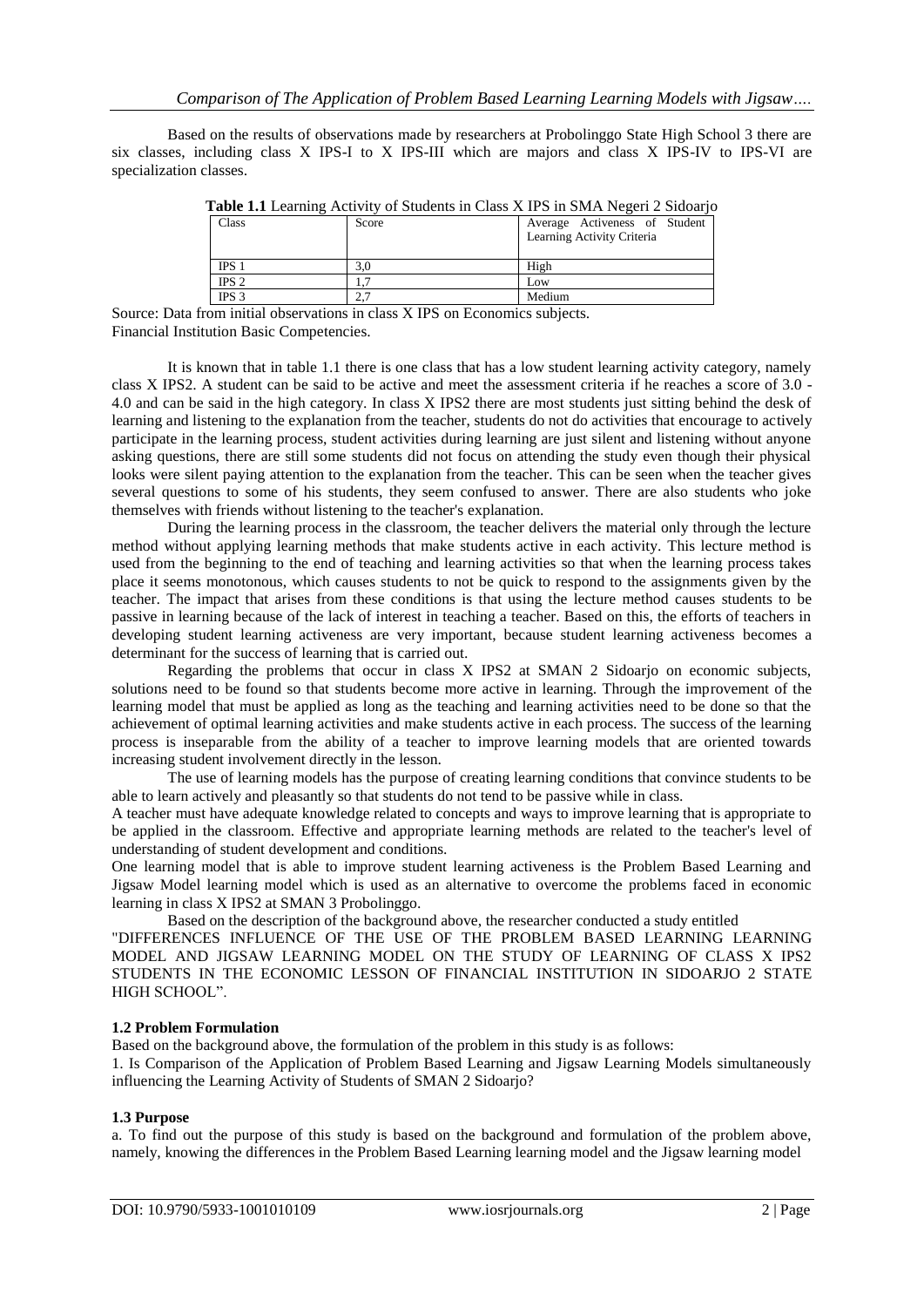## **1.4 Benefits**

This research is expected to be useful in education both directly and indirectly. The benefits of this research are as follows:

a. For writers can add experience and deepen new knowledge gained from the field and writing scientific papers.

b. For universities, the results of this study will be an additional reference for reading and information regarding the use of learning models.

c. For schools, the results of this study are expected to provide input and consideration for schools that will use the learning method.

d. For other researchers, as a reference, reference, and comparison for similar research.

## **II. Study Of Literature**

This chapter discusses a literature review or study of theories relating to the research title. The literature review in this study includes the study of theories about the activeness of students in the learning process, inquiry learning methods and hypotheses used in researchers.

## **2.1 Overview of Prior Research**

Ayu Ifana (2016) in her research entitled "Comparison of Problem Based Learning Learning Models and Guided Inquiry Learning Models on Critical Thinking Abilities of Students in Class X Dynamic Electrical Material at SMA Negeri 8 Bandar Lampung Academic Year 2015/2016" experienced a 25% increase from the first cycle was 54.17% (13 students) to 79.17% (19 students) and included in the very high category. This means that the existence of the inquiry method can change the increase in the activity of students who were originally low to high.

The similarities between the previous research with the current research, namely both examining student learning activeness and using the Problem Based Learning learning model. Whereas differences with previous studies compare two learning methods. Previous research used the Problem Based Learning Learning Model with Inquri. If this study uses a Problem Based Learning Learning model with Jigsaw. And have differences also in the subject and place of research.

## **2.2 Problem Based Learning Learning Models**

Problem-Based Learning (PBL) is a teaching method characterized by real problems as a context for students learning critical thinking and problem-solving skills, and gaining knowledge (Duch, 1995). Finkle and Torp (1995) stated that PBM is the development of curriculum and teaching systems that develop simultaneously problem solving strategies and the basics of knowledge and skills by placing students in active roles as well-structured daily problem solvers. The two definitions above mean that PBL or PBM is any learning atmosphere that is directed by a daily problem. PBM starts from an innovative program developed at the McMaster University School of Medicine, Canada (Neufeld & Barrows, 1974). This program was developed based on the fact that many graduates were unable to apply the knowledge they learned in their daily practice. Today PBM has spread to many fields such as law, economics, architecture, engineering, and school curricula.

Problem based learning is the interaction between stimulus and response, is a two-way relationship between learning and the environment. Problem based learning is developed based on modern cognitive psychology theory which states that learning is a process in which students actively construct their knowledge through their interaction with the learning environment designed by learning facilitators (teachers). The problem based learning is mainly carried out to help students develop thinking skills, problem solving and intellectual skills.

Problem based learning is not designed to help teachers provide as much information as possible to students, but Problem based learning is developed to help students develop thinking skills, problem solving, and intellectual skills, learning various roles of adults through their involvement in real-world experience and become independent students. Because of this learning students are required to solve problems presented by digging as much information as possible, then analyzing and finding solutions.

## **2.3 Jigsaw Learning Model**

In this jigsaw learning model students have many opportunities to express opinions, and manage acquired information and can improve communication skills, group members are responsible for the success of the group and the completeness of the part of the material being studied, and can convey it to the group (Rusman, 2008.203)

## **2.4 Activity of Student Learning**

The activities of students in teaching and learning activities need to be considered by a teacher, so that the teaching and learning process taken gets maximum results. So the teacher needs to find ways to increase the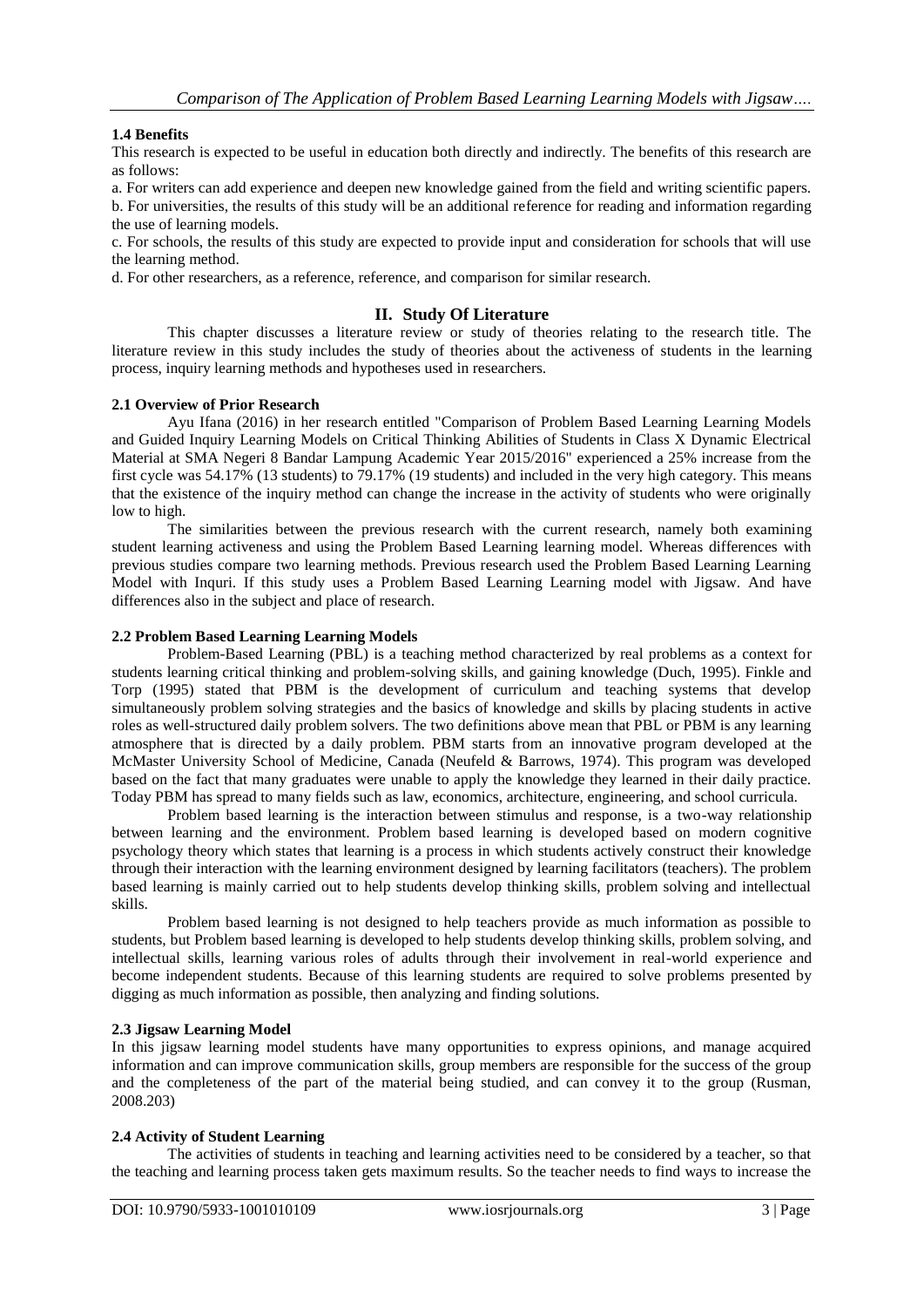activity of his students. Active learning directly involves students in each learning activity. Active learning always encourages students to experience learning and critical thinking to participate in the learning process. With the existence of activity shows the direct involvement in students to gain learning experience.

According to Bonwell & Eison (2013: 14) that a student-centered teaching can be said as active learning. So active learning is only centered and refers to Student Based Learning (SCL).

Students are basically active beings. Students have a drive to do something, have curiosity, and a high willingness in the learning process. But learning also cannot be forced by others, the learning process occurs when an active student experiences it himself. John Dewey (in Dimyati, 2013: 44) concludes "learning is about what students have to do for themselves, then the initiative must come from the students themselves". In the learning process, the teacher only guides and directs.

In each learning activity students are required to be physically, intellectually, and emotionally active in processing and processing their learning activities. Activeness can be realized such as finding the source of information needed, analyzing the results of experiments, making clippings, and similar behavior. The principle of student activity is realized through direct student involvement in each learning process

Active learning can help and train students to turn on the memory of students to develop optimally. Active learning can make students become more active early on through activities that can make students understand the subject matter presented. Active learning is demonstrated with enthusiasm, life, enthusiasm, continuity, strong and effective. Active learning involves learning that occurs when students are excited, mentally prepared, and can understand the experiences they experience (Marno & Idris, 2014: 148)

Thus it can be seen that, the opportunity given by the teacher will require students to be always active in finding, obtaining, and processing their learning gain. The role of a teacher provides learning opportunities to students, providing an opportunity for the implementation of the principle of activeness for teachers optimally. The use of learning methods as mentioned will be able to help students improve student activity during the learning process is underway. Based on several opinions that have been explained above, it can be concluded that student activity is a form of learning activities that involve the mental and physical of a student in responding to lessons during the teaching and learning process is underway. To be able to involve students physically, mentally emotionally, and intellectually in learning activities, the teacher should design and implement learning activities by considering the characteristics of students and the characteristics of the content of the lesson.

According to Suryosubroto (2009: 59) the activity of students appears in activities:

a. Do something to understand learning material:

Students try to find sources of information about subject matter that has not been understood, for example, just search from textbooks or from internet sources that allow students to be able to understand and understand.

According to Suryosubroto (2009: 59) the activity of students appears in activities:

b. Learn and understand for yourself about how to obtain

knowledge:

That is, students don't just study at school when the teacher is explaining it. But students can study alone at home by looking for learning resources.

c. Feel for yourself how the assignments are given by the teacher: Tasks given by the teacher, so students can practice their abilities so that the teacher knows where the students understand.

d. Study Group :

Students do group learning with several friends to improve students' understanding and mastery of subject matter, train students' ability to communicate well with their fellow students, and develop students' ability to discuss and debate healthily.

e. Try out certain concepts yourself:

Students practice their abilities by doing problem exercises as a reference to find out until he understands the subject matter.

f. Communicating the results of students' thought processes verbally or in appearance:

After students find answers to the problems that have been worked on, students can express their answers in front of their friends. If something is not understood, students can ask the teacher directly.

The teaching and learning process should always include students actively to develop students' abilities, including the ability to observe, interpret, predict, apply concepts, plan and carry out research, and communicate their findings. Learning that emphasizes learning activity has positive benefits in the learning process.

2.3.1 Benefits of Student Activity in the Learning Process, among others:

Hamalik (2013: 91) mentions the benefits of active students in the learning process, including:

1. Students have their own experience

The experience experienced by students is very effective as a reference for students' active learning. With the direct experience experienced by students can make it easier for students to understand something that has not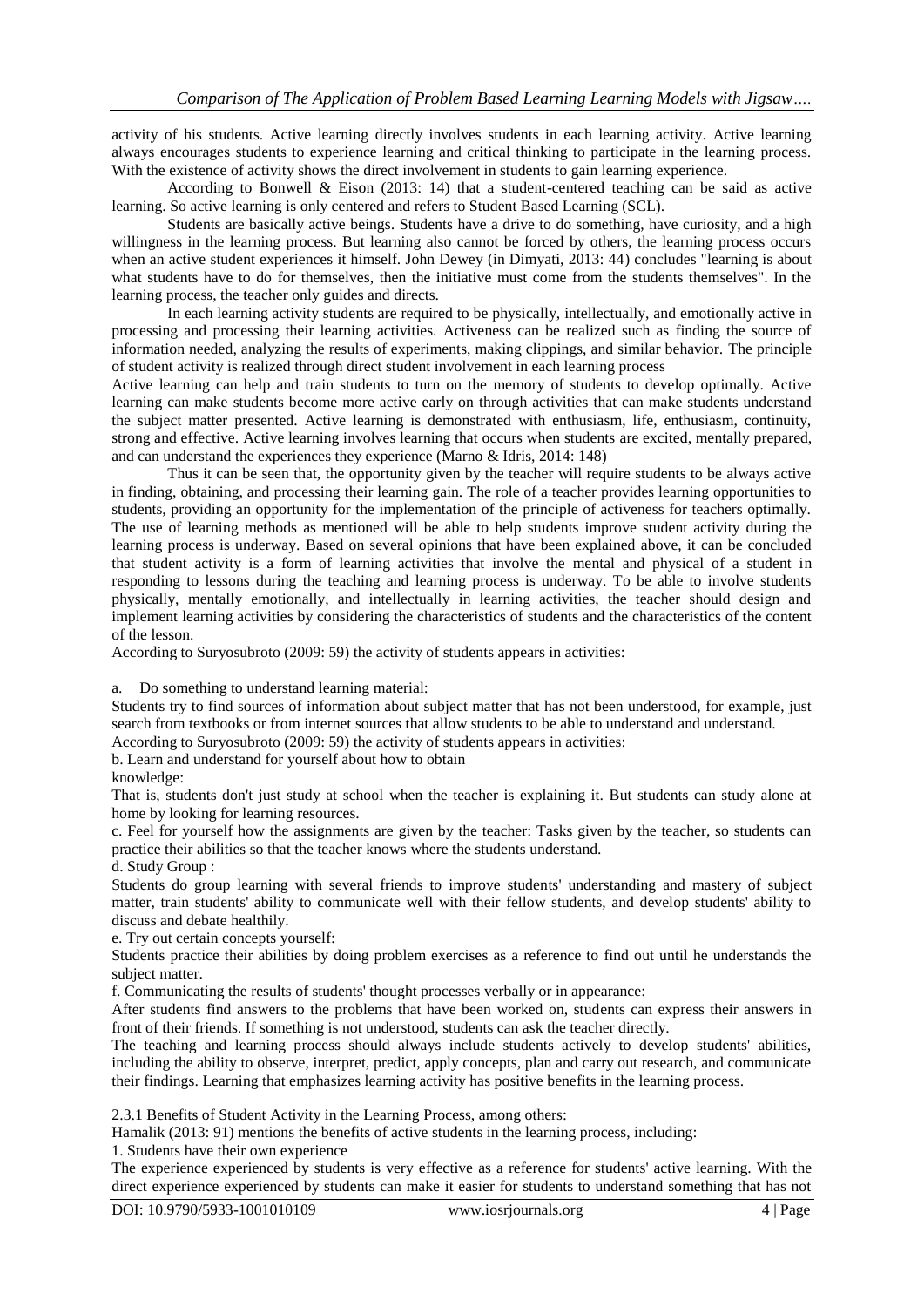been understood to be more understood. Like doing activities in real situations, for example in group discussions.

## **2. Developing all personal aspects of students**

Each student will grow and develop quickly or slowly in an ever-changing environment. The environment, which among others is determined by the ability of educators to understand the goals to be achieved, the potential of students, the condition of their students with all their backgrounds.

To develop aspects of personality in accordance with their nature and essence, all aspects of their traits are developed as optimally as possible through learning experience as indicated by the activity in students. Thus the potential for overall personal aspects in students develops.

## **3. Cultivate collaboration among students in group discussions**

Group discussion is a strategy that allows students to master a concept or solve a problem through a process that gives an opportunity to think, interact socially, and practice being positive. Thus group discussions can improve students' creativity, as well as the activity of students in learning.

## **4. Cultivate learning discipline and a conducive learning atmosphere**

If a teacher is able to condition his class effectively and conducively, then a student can learn according to what is expected and able to create learning discipline as expected.

The activeness of a student in learning activities is a very important issue that is thirsty understood and developed by each teacher. This shows that activeness must be applied in every learning process. The fundamental view that needs to be the mindset of each teacher is that in principle students are active people. The active power of each student will be able to develop in a positive direction if the environment provides good feedback for the growth of that activity. This situation causes every teacher to explore the potential of each student's diversity through activeness that leads to their activities. Implications of the principle of activity or activity for teachers in the learning process according to Aunurrahman (2009: 121) that:

1. Provide opportunities for students to be creative during the learning process

2. Provide opportunities to make observations

3. Provide individual assignments or group assignments

4. Giving verbal and non verbal praise to students who respond to questions

5. Using multi methods and multi media in learning activities.

2.5 Indicators of Student Learning Activity

To complete the description of the meaning and theory of student learning activeness, it is necessary to state the existence of several indicators of student learning activeness based on the type of activity. According to Sudjana (2011: 61) students are said to be active learning when as follows:

1. Participate in carrying out their learning assignments

2. Engaging in problem solving

3. Ask other students or the teacher if they do not understand the problems they face

4. Try to find various information needed for problem solving

5. Carry out group discussions according to the teacher's instructions

6. Assessing his ability and the results obtained

7. Train yourself in solving problems or similar problems

While according to Hamdani (2010: 81) states that the characteristics of student learning activeness appear in terms of the following:

1. There is involvement of students in compiling or planning, process

learning, and evaluation

2. The existence of intellectual-intellectual involvement of students

3. The existence of creative student involvement in creating situations

4. The teacher acts as a facilitator and coordinator of student activities

5. Using various methods, media, and various tools in various ways.

So, in this study the indicators used are as follows:

1. Participate in carrying out their learning assignments

One of the principles of student activity is in the form of curiosity by looking for the information needed. In this case students are required to be involved directly during learning. In this study students intended able to participate in carrying out his learning duties towards

lessons delivered such as the enthusiasm of students to work on

his job, completing his task on time, and trying to finish the job correctly.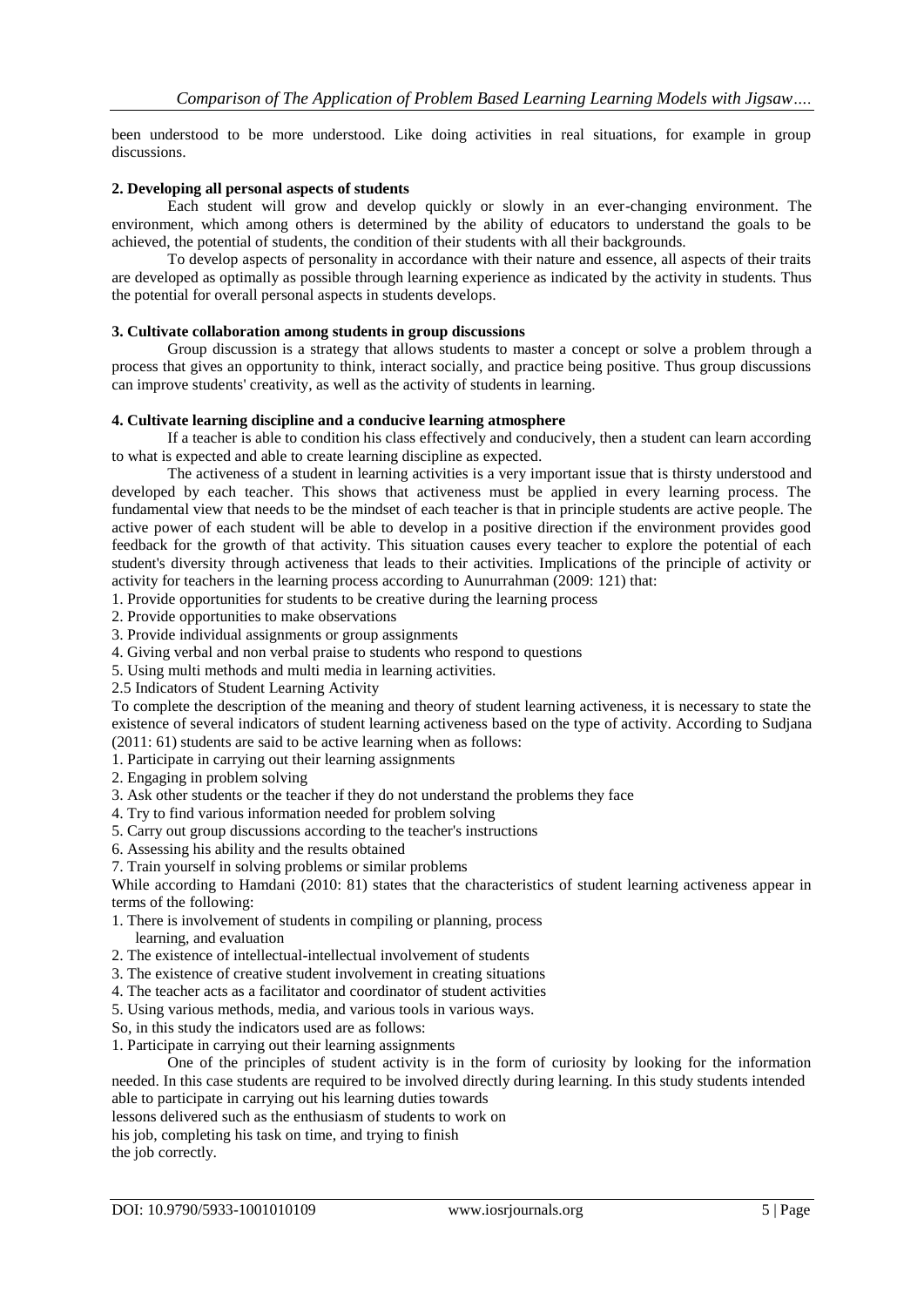## **2. The existence of creative student involvement in creating situations**

In student learning activities not only demanded activeness but also creativity in solving problems given by the teacher. In order to solve problems or problems, there are differences in the steps taken from one individual to another individual. There are those who immediately take steps as soon as the command is understood and try to arrive at the right way, but there are also those who do not take action but think about the possibilities that are related to student involvement. In this study what is meant by the involvement of students creatively in creating situations when, students participate actively in expressing opinions, students master the material in full, have a sense of responsibility in learning.

## **3. Using various methods, media, and various tools in various ways**

During the learning process, the teacher teaches using various methods, media and other tools in various ways to create active students in the classroom during the learning process. Students are required to be active in developing their understanding in class. In this study what is meant is to use various methods, media, and tools in a variety of ways when students search for good sources of learning information from the handbook, from HP that is used to find information about material that has not been understood or can also ask teachers and other students if there are which is not yet understood.

# **4. Trying to find various information needed for solving problem**

In this case, involving students in the active learning process,

collaborative, centered on students, who develop abilities problem solving and independent learning skills. Students are expected able to search from various sources regarding information about material learning. In this study what is meant by students is business

look for various information needed for problem solving if, ask the teacher if anyone has not been understood, ask to friends if they don't understand the problem given by the teacher, trying to complete the task as quickly as possible and appropriately.

## **5. Carry out group discussions according to the teacher's instructions**

Group discussion is an activity that involves involving more than one individual. Group discussion is a regular process that involves a group of people in a face-to-face interaction that is informal with a variety of experiences or information, conclusions or problem solving. In this discussion activity, students are expected to be active in expressing their opinions and contributing their respective thoughts and various experiences and information. In this study what is meant by carrying out discussions according to the teacher's instructions when students work together with their group members, have responsibility for group discussion assignments, explain the results of group discussions in front of the class.

## **2.6 Research Targets**

The target of this research is the students of class X IPS2 have high category learning activeness with a score range of 3.0 to 4.0. In accordance with active learning indicators, namely, participating in carrying out their learning tasks, involved in problem solving, using various methods, media, and various tools in various ways, trying to find various information needed for problem solving, carrying out group discussions according to the teacher's instructions.

## **III. Research Methods**

This chapter discusses classroom action research, which includes the place and time of research, research subjects, operational definitions of concepts, research plans and plans, data collection techniques, and data analysis.

## **3.1 Research Place and Time**

# 3.1.1 Research sites

This research was conducted at SMAN 2 Sidoarjo in class X IPS2 students. The duration of the action is adjusted to the time allocation according to the syllabus of SMAN 2 Sidoarjo 2018/2019 school year and the school policy of the Senior High School 2. The reason was chosen by SMAN 2 Sidoarjo as a place of research with considerations including:

a. The activity of students in the learning process in class X IPS2 of SMAN 2 Sidoarjo is still low

b. The existence of willingness and cooperation from SMAN 2 Sidoarjo to be used as a place of research

## **3.1.2 Research Time**

This research was carried out at the time of the economic subject activities of financial institutions basic competencies in the 2016/2017 Academic Year. The duration of action is adjusted to the time allocation according to the syllabus of SMAN 2 Sidoarjo Academic Year 2018/2019 and school policy.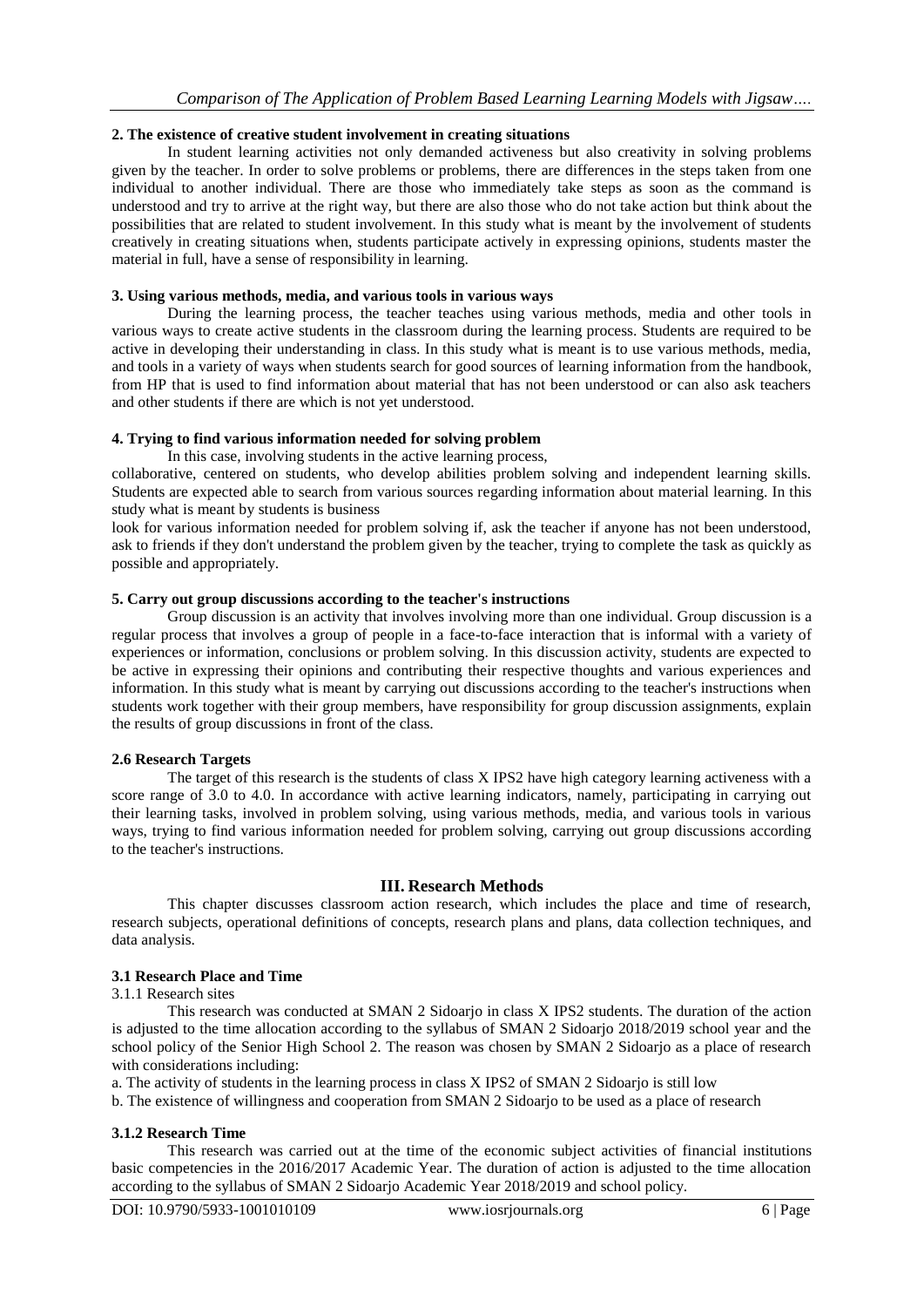## **3.2 Population and Samples**

The population in this study were all students of class XI IPS in SMA Negeri 2 Sidoarjo in the 2013/2014 academic year as many as three classes namely XI IPS 1, XI IPS 2, and XI IPS 3 with a total population of 65 students. The samples in this study were XI IPS 2 and XI IPS 3 classes, each of which amounted to 22 and 21 students, so the number of samples in this study amounted to 43 students. Samples are obtained by simple random sampling technique, namely members of the sample obtained from the population carried out randomly regardless of the strata that exist in the population (Sugiyono, 2009).

## **3.3 Data Collection Techniques**

Data collection techniques in this study were in the form of documents, and pretest and posttest consisted of multiple choice tests, then consulted with education experts in the Special Sector of Economics. Before using the research instruments that have been prepared first tested. The trial was conducted on students of class XI IPS 1 Sidoarjo SMA 2 who were not given any treatment with a total of 22 students. The results of the research trials were analyzed using content validity test, item analysis test, and reliability test using SPSS software. The data analysis technique used in this study is a two-way analysis of variance (anava two way). Before the two-way variance analysis was carried out the analysis prerequisite test consisted of a normality test and a variance homogeneity test. The normality test in this study was conducted using the Anderson Darling test, while the variance homogeneity test was carried out using the F. statistical test.

## **IV. Results And Discussion**

# **4.1 Description**

Based on the results of the two-way variance analysis calculation, it can be seen that Fcount is 24,677 then compared with Ftable at the 5% significance level, freedom degrees 1 for the numerator and 39 for the denominator. The calculation results show Fcount> Ftable (24,677> 4,17) so that H0 is rejected. Thus it can be concluded that there is a Comparison of the Application of Problem Based Learning Learning Models with Jigsaw Learning Model towards Learning Activity of Students of SMAN 2 Sidoarjo .. Students who were treated using the problem based learning model and Jigsaw Model obtained an average score of economic learning activeness of 89.318 and 86.048 . With the distribution of data from the calculated average of 5.4% and 7.4% respectively. This shows that the distribution of data in the group of students who were treated using a problem based learning model was more closely compared to the distribution of data in the group of students who were given a treatment model of the cooperative learning method of jigsaw. The more tightly distributed a data means that the data is spread not far from the mean.

Based on the average score and distribution of data obtained shows that students who were given a treatment model of problem based learning had higher learning achievement compared to students who were given a treatment model of the cooperative learning method of jigsaw. Students who were given a treatment model of problem based learning had higher economic learning activeness because problem based learning emphasized students to actively seek problems for the material being studied, then students looked for solutions to solve these problems. In finding solutions to problems, students are encouraged to apply their knowledge and skills. Savery (2006: 12) suggests that "Problem-based learning is student-centered learning approach that empowers students to conduct research, integrate theory and practice, and apply knowledge and skills to develop a viable solution to a defined problem" (Learning-based problem is a student-centered learning approach that assigns students to conduct research, integrate theory and practice, apply knowledge and skills to be developed as a way to find solutions to problem solving).

he opinion above shows that learning using problem based learning emphasizes students combining knowledge and skills possessed

to find solutions to problem solving. Furthermore, the cooperative learning method of the jigsaw method is an innovative learning model that emphasizes students learning in groups.

## **4.2 Effect of Problem Based Learning Learning Model with Jigsaw Learning Model**

 Based on the results of the two-way variance analysis obtained Fcount of 493,285 then compared with Ftable at the 5% significance level, freedom degrees 1 for the numerator and 39 for the denominator. Calculation results show Fcount> Ftable  $(493,285>4,17)$  so that H0 is rejected.

This is indicated by students who have high learning activeness in getting mathematics learning achievement better than students who have low learning activeness. Students who have high learning efficacy and low learning activeness obtain an average score of 92,500 and 81,684, respectively. With the distribution of data from the calculated average of 8.63% and 9.81% respectively. This shows that the distribution of data in groups of students who have high learning activity is more tightly compared with the distribution of data in groups of students who have low learning activeness. The more tightly distributed a data means that the data is spread not far from the mean. Students with high learning activeness get higher average scores because they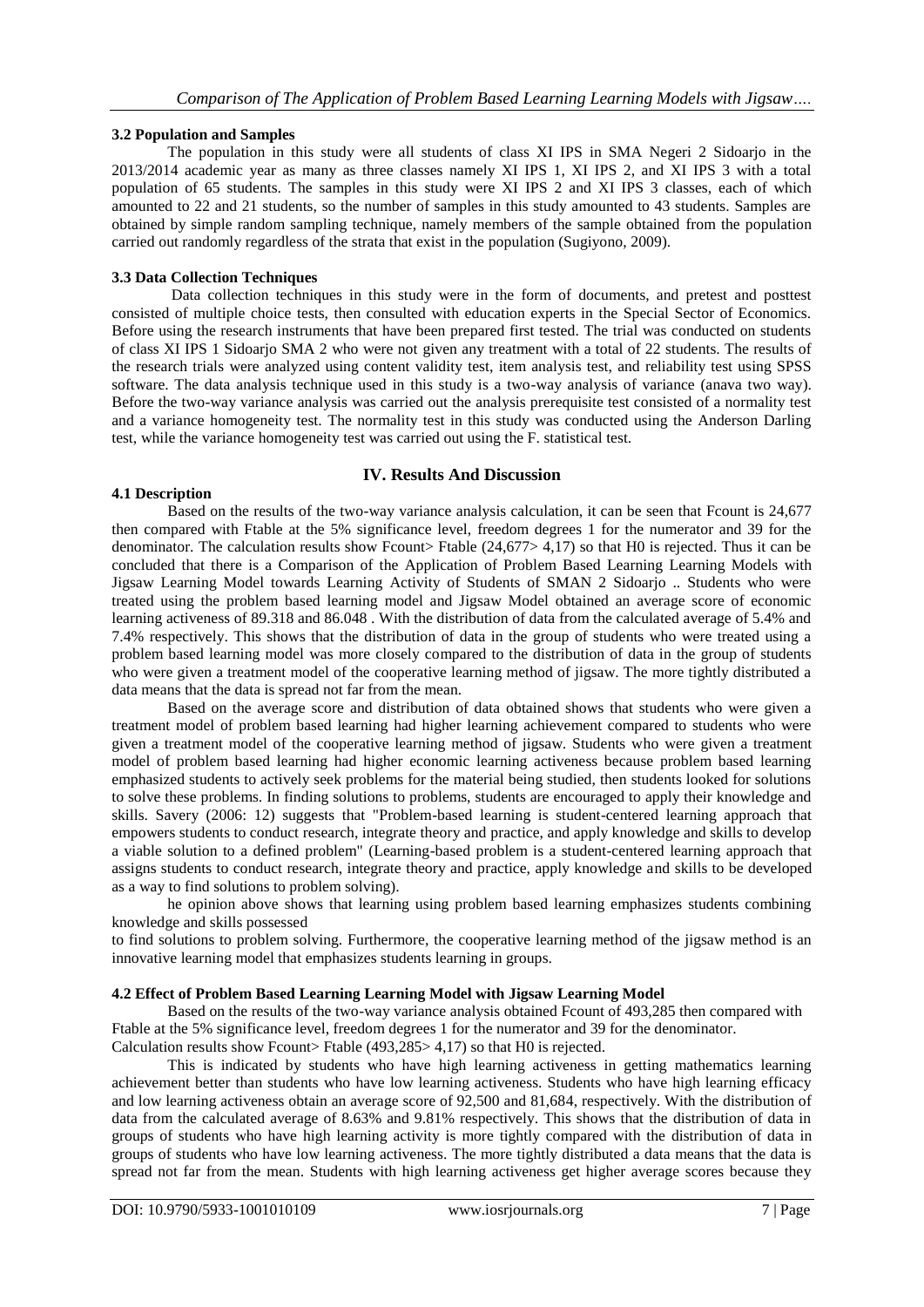have a big drive to learn, develop their thinking skills and knowledge. Students who have high learning activeness tend to be active in learning activities, have high curiosity, and are critical in thinking. Conversely, students with low learning activeness lack the motivation to learn, and develop their abilities and knowledge. In learning activities students who have low learning activeness are less active and do not care about what they have learned.

4.3 Comparison of the Application of Problem Based Learning Learning Models with Jigsaw Learning Model towards Learning Activity of Students of SMAN 2 Sidoarjo

Based on the results of the two-way variance analysis obtained Fcount of 10.712 then compared with Ftable at the 5% significance level, freedom degrees 1 for the numerator and 39 for the denominator. The calculation results show Fcount> Ftable (10.712> 4.17) so that H0 is rejected. The use of learning models that are precisely supported by high learning motivation can produce optimal learning achievement. Hidayah (2013: 105) states that "There is an interaction between learning models with learning motivation towards social studies learning achievement". The learning achievement of social studies subjects in the cooperative learning model of the jigsaw method with high learning motivation has the highest average value while the cooperative learning model group think pare share method with low learning motivation has the lowest average value. The use of appropriate learning methods supported by high learning motivation can produce good achievements. Students who were given a treatment model of problem based learning that had high and low learning motivation obtained an average score of 94.308 82.111. With the distribution of data from the calculated average of 1.7% and 1.9%, respectively. Students who were treated using a model of cooperative learning jigsaw method that had high learning motivation and low learning motivation each had an average score of 90,364 and 81,300, respectively. With the distribution of data of 2.22% and 13.167% respectively. This shows that the distribution of data in the group of students who were treated using a problem based learning model that had high learning motivation and lower learning motivation was denser than the distribution of data in the group of students who were given a jigsaw cooperative learning model that had high learning motivation and low learning motivation. The more tightly distributed a data means that the data is spread not far from the mean. There are differences in the average score of accounting learning achievement obtained from the two samples even though using a similar learning model, this is because there are differences in the level of motivation to learn. Students who have high learning motivation have a big drive to learn, develop their thinking skills and knowledge. Conversely students who have low learning motivation are less active in learning, and do not have concern for learning achievement. Students who were treated using a problem based learning model with different levels of learning motivation gained higher average scores.

This is because in the problem based learning model students are encouraged to develop thinking skills, problem solving skills, and have the skills to learn independently. It is different from the cooperative learning method of the jigsaw method which emphasizes cooperation in groups to master the subject matter without developing their knowledge. The use of the right learning model that is a problem based learning model supported by high learning motivation will result in optimal accounting learning achievement.

## **V. Conclusions And Suggestions**

#### **A. Conclusion**

Based on the results of data analysis and discussion that has been stated previously it can be concluded as follows: There is a significant difference in the use of the problem based learning model and cooperative learning jigsaw method on student accounting learning achievement. This is evidenced by Fcount> Ftable (24,677> 4,17) with a significance level of 5%; There is a significant difference between high learning motivation and low learning motivation on student accounting learning achievement. This is evidenced by Fcount> Ftable (493,285> 4,17) with a significance level of 5%; There is an interaction of significant influence between the learning model and learning motivation on student accounting learning achievement. This is evidenced by Fcount> Ftable  $(10.712 > 4.17)$  at the 5% significance level.

## **B. Suggestions**

Accounting teachers are expected to be able to apply the problem based learning model to accounting subjects. For students Students are expected to play an active role in learning to cooperate in groups and solve problems. For schools it should facilitate teachers in developing skills and knowledge, by providing training related to learning management. Other researchers are expected to develop this research in different subjects and levels of education.

#### **READING LIST**

- [1]. Sugiyono. (2009). Metode Penelitian Kuantitatif Kualitatif R&D
- [2]. Hamalik, Oemar. 2013. Proses Belajar Mengajar. Jakarta: PT.Bumi Aksara
- [3]. Hamalik, Oemar. 2013. Kurikulum dan Pembelajaran. Jakarta: PT Bumi Aksara